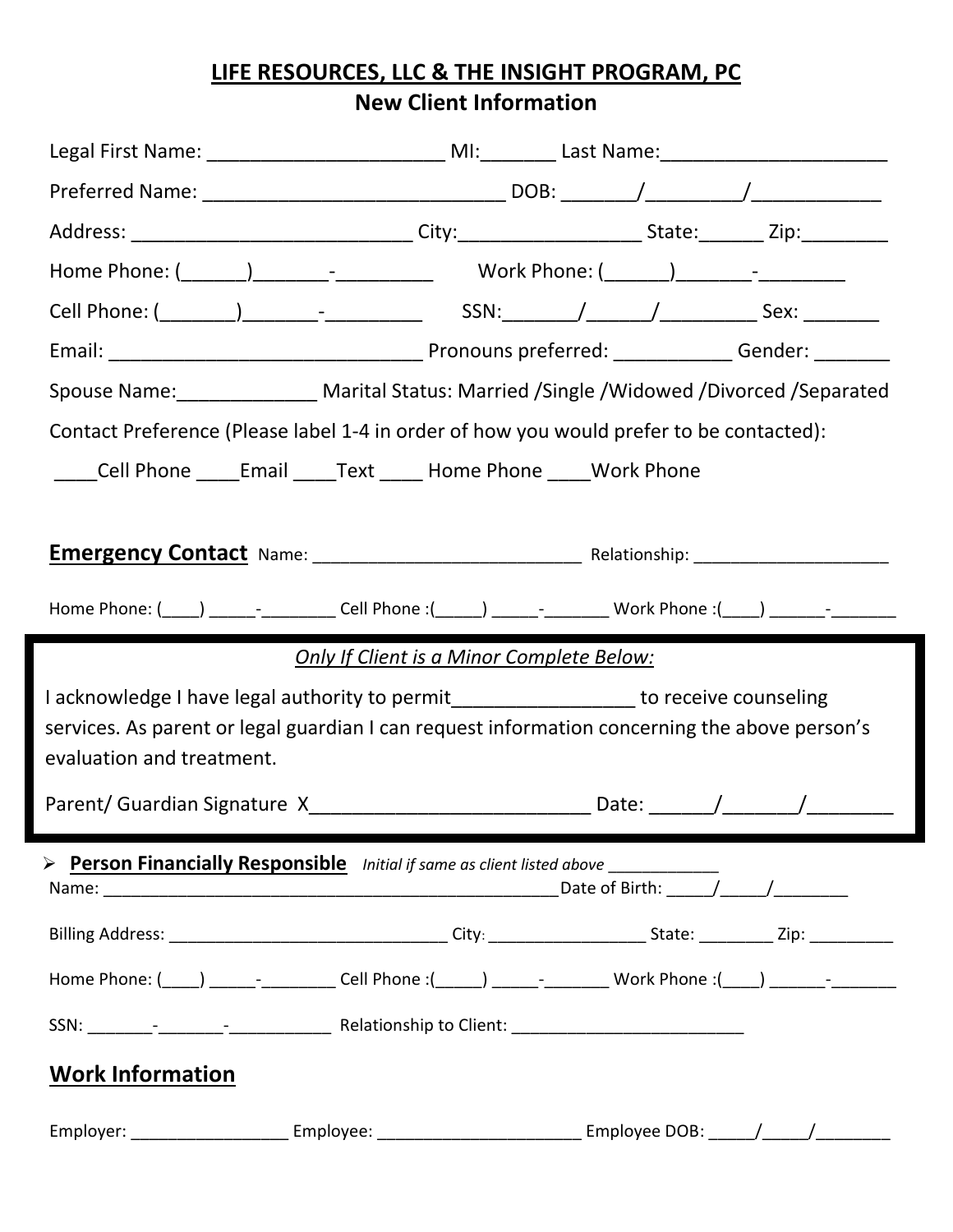# **EAP**

|                                                                                                   | Phone Number: _________________________________ # Sessions authorized: ________________ |                                                                                                                |  |
|---------------------------------------------------------------------------------------------------|-----------------------------------------------------------------------------------------|----------------------------------------------------------------------------------------------------------------|--|
| <b>Insurance Information:</b> (please provide the front desk with a copy of the insurance card(s) |                                                                                         |                                                                                                                |  |
|                                                                                                   |                                                                                         |                                                                                                                |  |
|                                                                                                   |                                                                                         | Policy Holder's Name: _____________________________DOB: ____/_____/____________Relationship to Client: _______ |  |
|                                                                                                   |                                                                                         | Policy Number: _______________________________Group Number: ___________________Co-payment: __________________  |  |
|                                                                                                   |                                                                                         |                                                                                                                |  |
|                                                                                                   |                                                                                         |                                                                                                                |  |
|                                                                                                   |                                                                                         |                                                                                                                |  |
|                                                                                                   |                                                                                         | Policy Number: ______________________________Group Number: _____________________Co-payment: _____________      |  |
|                                                                                                   |                                                                                         |                                                                                                                |  |

# **Brief Medical History**

Are you currently taking any medication, prescription or over the counter? (YES or NO)

\_\_\_\_\_\_\_\_\_\_\_\_\_\_\_\_\_\_\_\_\_\_\_\_\_\_\_\_\_\_\_\_\_\_\_\_\_\_\_\_\_\_\_\_\_\_\_\_\_\_\_\_\_\_\_\_\_\_\_\_\_\_\_\_\_\_\_\_\_\_\_\_\_\_\_\_\_\_

If so, please list:

| Do you have any medical conditions? (YES or NO)                     |
|---------------------------------------------------------------------|
| If so, please list:                                                 |
|                                                                     |
| Have you been hospitalized for mental illness?<br>(YES or NO)       |
| If so, please describe:                                             |
|                                                                     |
| Have you ever been seen by a mental health provider?<br>(YES or NO) |
| If so, please list the provider's name:                             |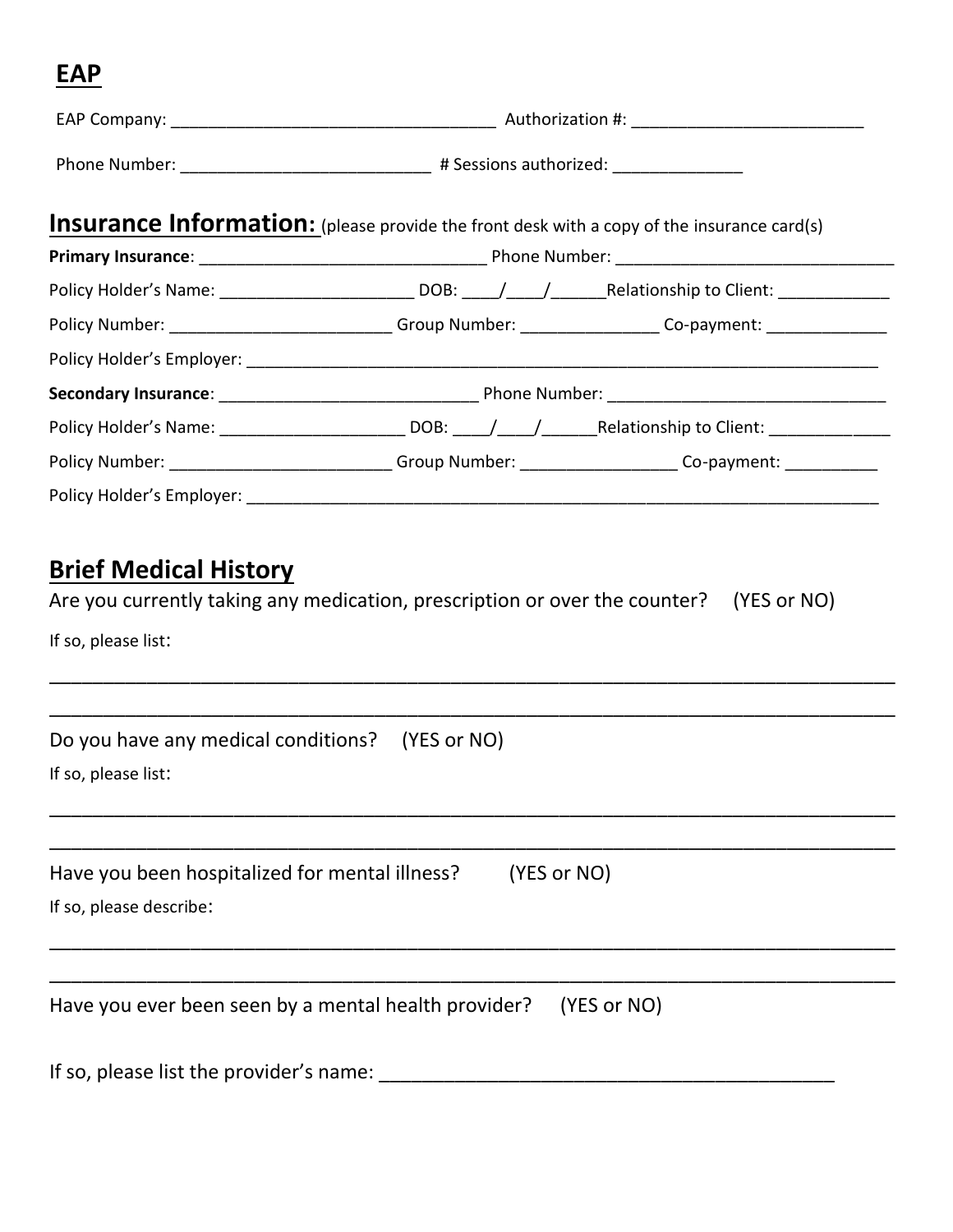## **Demographic Information**

(The following are to be used solely for demographic purposes.)

#### **Highest Level of Education**

- □ 3. HS Graduate
- □ 4. Some College
- □ Certificate/Associates Degree
- □ 5. College Graduate
- 6. Advanced Degree

#### **Ethnic Background**

- □ 1. Native American
- 2. Asian
- □ 3. African American
- 4. Hispanic
- □ 5. Pacific Islander
- 6. Two or More Races
- $\Box$  7. White
- 8. Other

#### **Referral Source**

- □ 1. Supervisor Requirement
- $\Box$  2. Supervisor Recommendation  $\Box$  8. Theft
- □ 3. Medical Dept. or Employee Health
- □ 4. Self

#### **Work Status**

- $\Box$  1. Full Time
- 2. Part Time
- 3. As Needed
- □ 4. Temporary
- $\Box$  5. Other
- □ 6. NA: Family Member

**\_\_\_\_\_\_\_\_\_\_\_\_\_\_\_\_\_\_\_\_\_\_\_\_\_\_\_\_**

#### **Job Location**

#### **Length of Service**

#### **Current Shift**

- $\Box$  1. Davs
- □ 2. Evenings
- □ 3. Nights
- □ 4. Rotating
- $\Box$  5. Other
- 6. NA: Family Member

#### **Work Performance Problems**

- 1. Absenteeism
- 2. Tardiness
- □ 3. Safety Violations
- □ 4. Issues Relating to Other Employees
- □ 5. Quality/Quantity of Work Decreased
- □ 6. Concentration
- □ 7. Alcohol/Drugs Suspected on Job
- 
- □ 9. DOT Violation
- □ 10. DOT Consultation
- $\Box$  11. Other
- □ 12. N/A: Family Members
- □ 13. NO Problems

#### **Have you lost work due to injury in the past 12 months?**

- $\Box$  1. Yes
- □ 2. No
- □ 3. N/A: Family Member

#### **Any missed work due to presenting issue?**

**\_\_\_\_\_\_\_\_\_\_\_\_\_\_\_\_\_\_\_\_\_\_\_\_\_\_\_\_**

#### **Previous EAP**

- $\Box$  1. No.
- □ 2. Once
- 3. Twice
- 4. Three Times
- 5. Four Times
- 6. Five or More

#### **Personnel Actions**

- □ 1. Employee Counseled
- □ 2. Verbal/Written Warning
- 3. Suspension
- □ 4. Demotion
- $\Box$  5. Termination
- □ 6. Resignation
- □ 7. NO Action
- □ 8. N/A: Family Member

#### **Urgency of Care**

- □ 1. Suicidal Ideation
- □ 2. Homicidal Ideation
- 3. Sexual Abuse
- □ 4. Physical Abuse
- 5. Psychosis
- $\Box$  6. Combination of the Above
- □ 7. None of the Above

#### **Aware of EAP Through**

- $\Box$  1. Prior participation
- □ 2. Newsletter Article
- □ 3. Poster
- □ 4. Payroll Insert
- 5. Brochures
- □ 6. Supervisor Suggested
- □ 7. Co-Worker Suggested
- □ 8. Family Suggested
- $\Box$  9. In-Service Training/ Orientation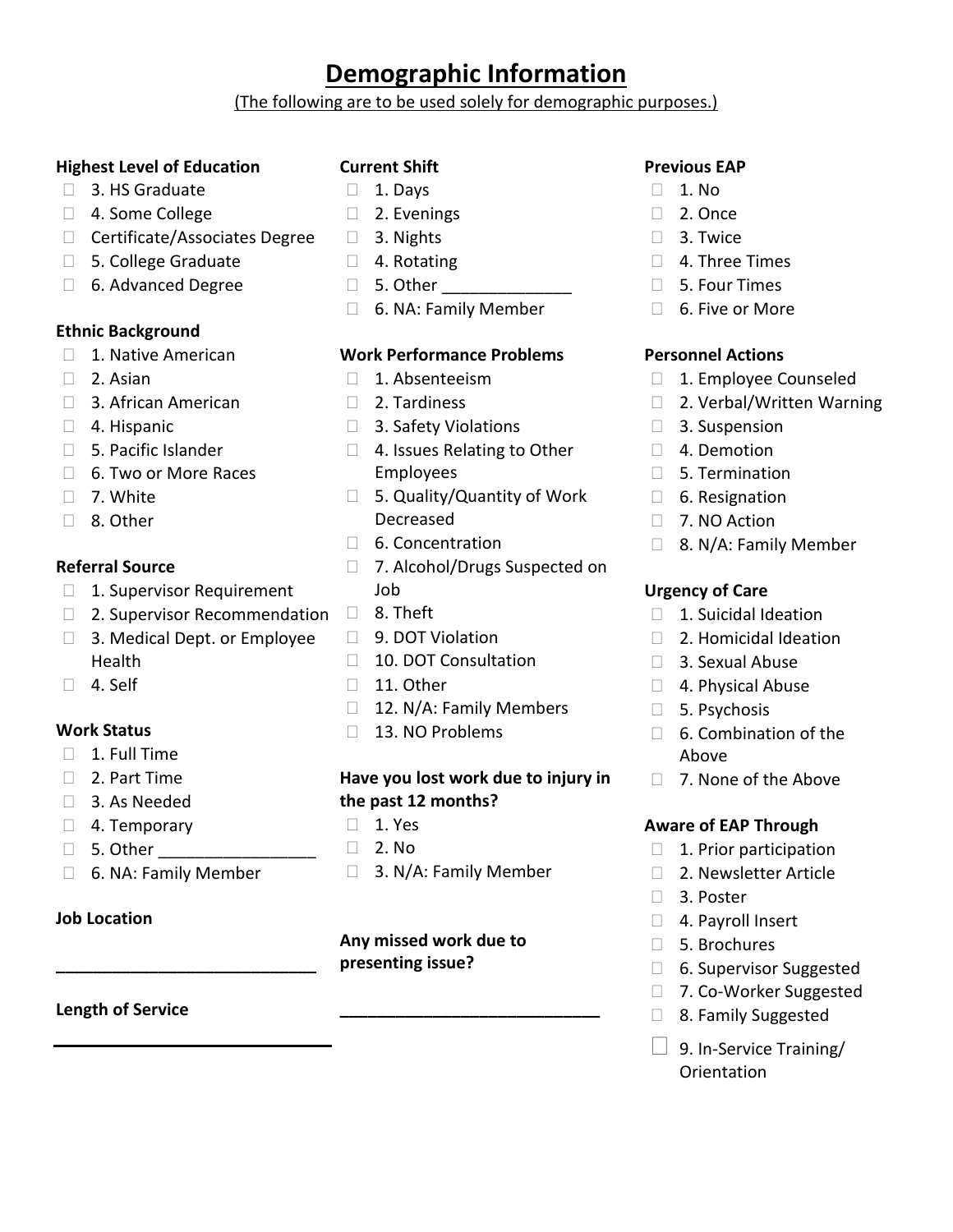## **Personal Issues**

(Please check those that are most concerning to you.)

#### **Abuse/Addiction by Client**

#### **Emotional Problem**

- □ 1. Alcohol
- D 2. Drugs
- □ 3. Gambling
- 4. Internet
- □ 5. Sexual
- $\Box$  6. Other

#### **Family Issues**

- □ 7. Family conflict
- □ 8. Concerns about child(ren)
- □ 10. Parent/Child Relationship
- □ Custody Concerns
- □ 11. Domestic Violence
- □ 12. Reaction to Illness
- □ 13. Living w/ Abuse or Addiction

\_\_\_\_\_\_\_\_\_\_\_\_\_\_

- $\Box$  14. Living with Emotional Problems
- $\Box$  15. Other

#### **16. Marital/Relationship**

- □ Current
- $\Box$  Previous
- □ 17. Depression □ 18. Anxiety
- $\Box$  19. Other

#### **Trauma and Abuse**

20. Physical Abuse

\_\_\_\_\_\_\_\_\_\_\_\_\_\_

- □ 21. Sexual Abuse
- □ 22. Emotional Abuse
- □ 23. Post-Traumatic Stress
- □ 24. Grief/ Major Loss

\_\_\_\_\_\_\_\_\_\_\_\_\_\_

□ 25. Other

#### **Work Related**

- □ 26. Relationship with Co-Workers
- □ 27. Relationship with Supervisor
- □ 28. Workplace Violence
- 29. Harassment
- □ 30. Job Performance
- □ 31. DOT Consultation
- □ 32. DOT Violation
- □ 33. SAP Evaluation

\_\_\_\_\_\_\_\_\_\_\_\_\_\_

**\_\_\_\_\_\_\_\_\_\_\_\_\_\_\_\_\_\_\_\_\_\_\_\_\_\_\_\_\_\_\_\_\_\_\_\_\_\_\_\_\_\_\_\_\_\_\_\_\_\_\_\_\_\_\_\_\_\_\_\_\_\_\_\_\_\_\_\_\_\_\_\_\_\_\_**

**\_\_\_\_\_\_\_\_\_\_\_\_\_\_\_\_\_\_\_\_\_\_\_\_\_\_\_\_\_\_\_\_\_\_\_\_\_\_\_\_\_\_\_\_\_\_\_\_\_\_\_\_\_\_\_\_\_\_\_\_\_\_\_\_\_\_\_\_\_\_\_\_\_\_\_**

**\_\_\_\_\_\_\_\_\_\_\_\_\_\_\_\_\_\_\_\_\_\_\_\_\_\_\_\_\_\_\_\_\_\_\_\_\_\_\_\_\_\_\_\_\_\_\_\_\_\_\_\_\_\_\_\_\_\_\_\_\_\_\_\_\_\_\_\_\_\_\_\_\_\_\_**

□ 34. Other



- **38. Financial Issues**
- **39. Legal Issues**

#### **Work/Life Stressors**

- Work/Life Balance
- □ 41. Older Adult Services
- □ 42. Lifestyle/Wellness
- □ 47. Education
- □ 48. Other \_\_\_\_\_\_\_\_\_\_\_\_\_\_\_\_\_\_

#### **Other**

- □ 50. Eating Disorder
- □ 51. Stress
- $\Box$  52.

|    | <b>Insight Staff Only:</b>                                                                                                                                                                                                     |
|----|--------------------------------------------------------------------------------------------------------------------------------------------------------------------------------------------------------------------------------|
|    | Staff Name: The Control of the Staff Name:                                                                                                                                                                                     |
|    | Open Date: the control of the control of the control of the control of the control of the control of the control of the control of the control of the control of the control of the control of the control of the control of t |
|    | Client ID: $\_\_$                                                                                                                                                                                                              |
| 1. | Employee Only                                                                                                                                                                                                                  |
|    | 2. Employee & Family                                                                                                                                                                                                           |
|    | Member                                                                                                                                                                                                                         |
| 3. | <b>Family Member Only</b>                                                                                                                                                                                                      |

\_\_\_\_\_\_\_\_\_\_\_\_\_\_\_\_\_\_\_\_

4. Other

### **Please feel free to use the space below to describe the primary reason for your visit.**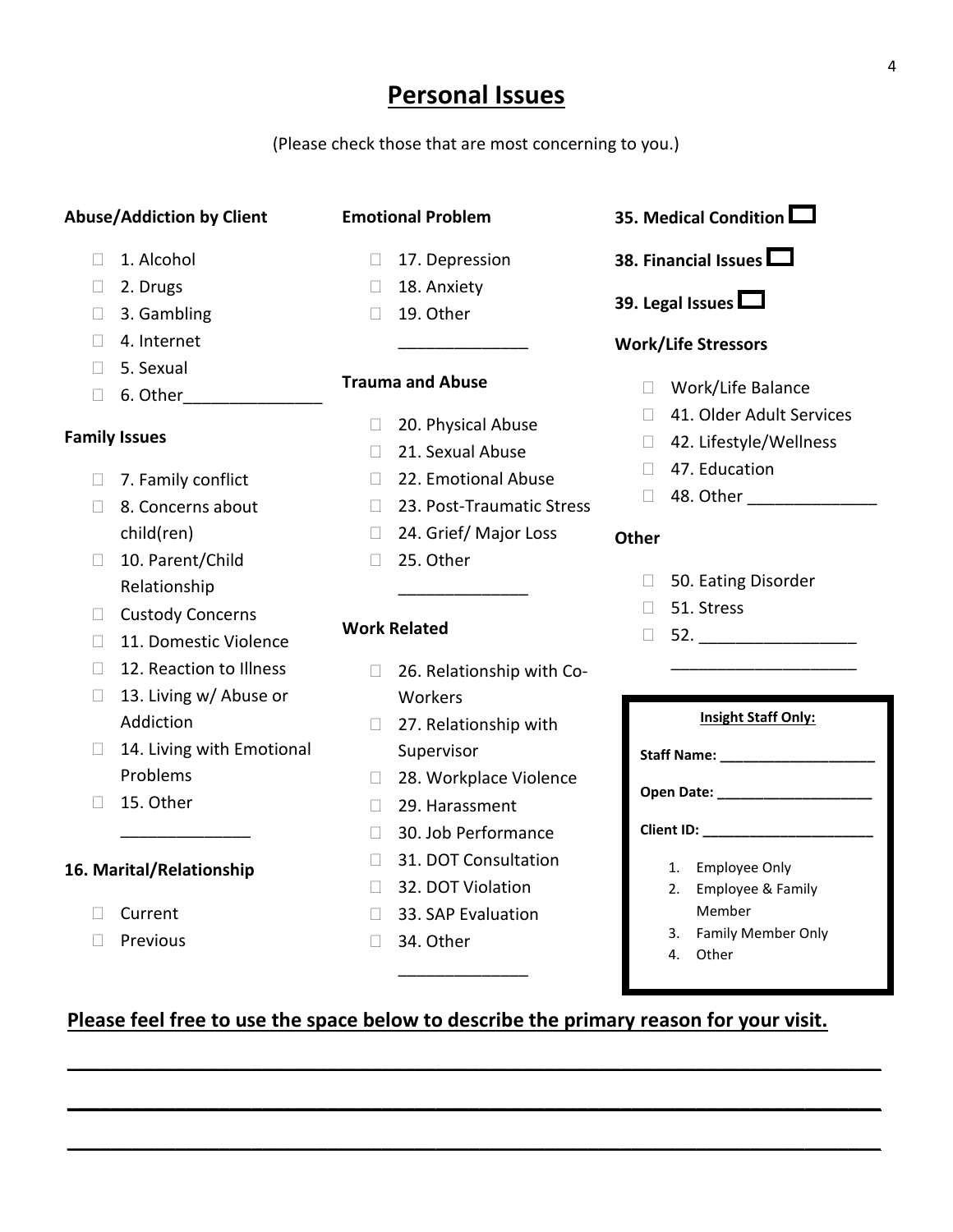# **Statement of Understanding**

Please Initial that you have read, reviewed, asked all questions and understand the following

documents:

|      | <b>Informed Consent for Mental Health Treatments</b>    |
|------|---------------------------------------------------------|
|      | My Responsibilities to You as Your Therapist            |
| i.   | Confidentiality                                         |
| ii.  | <b>Other Rights</b>                                     |
| iii. | Your Responsibilities as a Therapy Client               |
|      | <b>Acknowledgement of Insurance Processing</b>          |
|      | <b>Receipt of Notice of Privacy Practices (HIPAA)</b>   |
|      | Under the Health Insurance Portability and              |
|      | Accessibility Act of 1996, I have a right to review the |
|      | privacy practices of Life Resources, LLC & The Insight  |
|      | Program. I have received, read, and understand the      |
|      | Notice of Privacy Practice.                             |
|      | <b>No-Show Agreement</b>                                |

Life Resources, LLC and the Insight Program reserves the right to charge \$50 for the allotted time. This fee is not covered by any insurance plan.

I have reviewed carefully, asked any questions that I needed to, and understand this consent to receive mental health services. I understand the limits to confidentiality required by law. I consent to the use of a diagnosis in billing, and to release of that information and other information necessary to complete the billing process. I agree to pay the session fee. I understand my rights and responsibilities as a client, and my therapist's responsibilities to me. I agree to undertake therapy with Life Resources, LLC and The Insight Program, PC. I know I can end therapy at any time I wish and that I can refuse any requests or suggestions.

| Patient Signature X | Date: |  |
|---------------------|-------|--|
| Witness Signature X | Date: |  |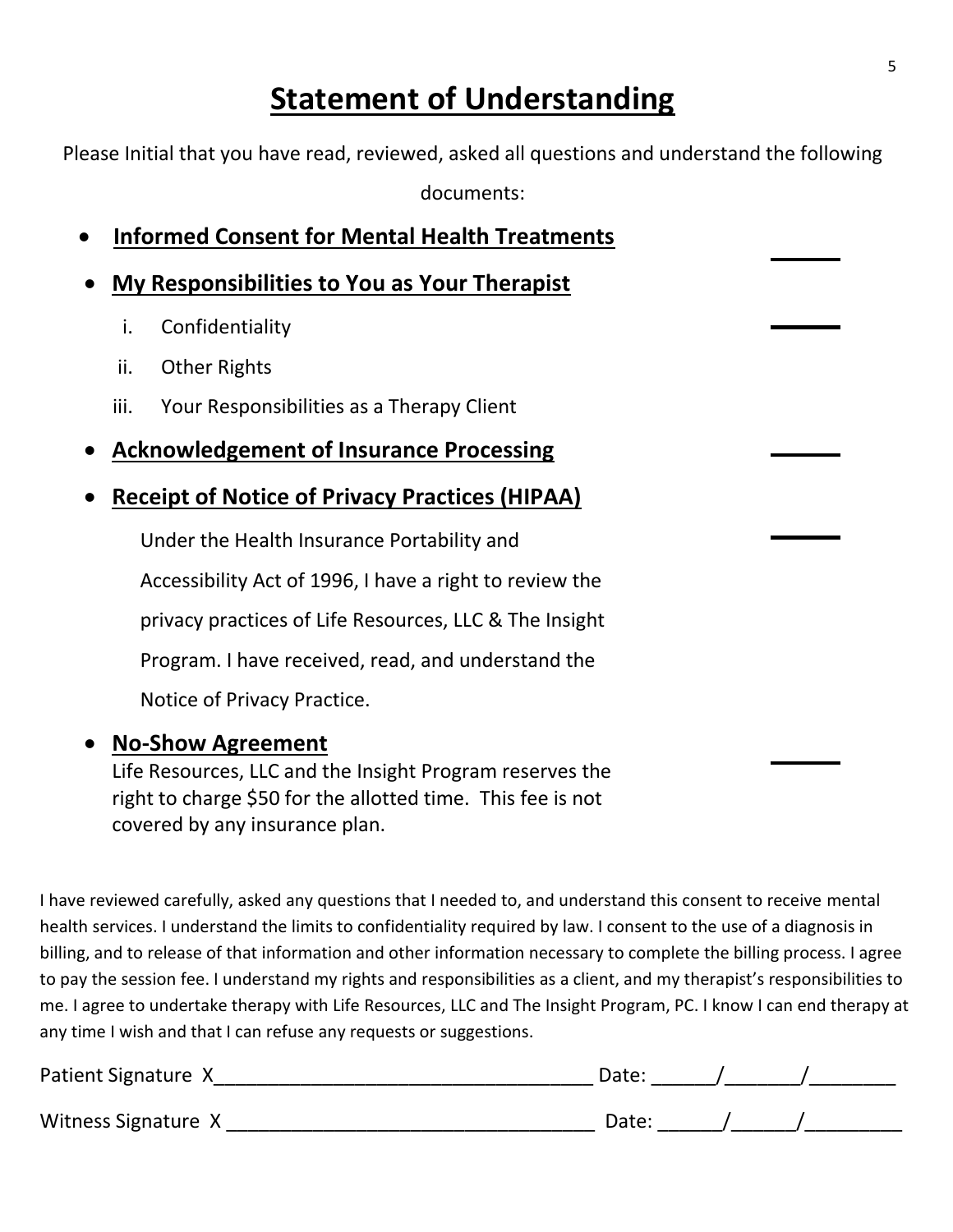### **INFORMED CONSENT FOR MENTAL HEALTH TREATMENT**

Therapy is a relationship that works in part because of clearly defined rights and responsibilities held by each person. This frame helps to create the safety to take risks and the support to become empowered to change. As a client in psychotherapy, you have certain rights that are important for you to know about because this is your therapy, whose goal is your well-being. There are also certain limitations to those rights that you should be aware of. As therapists, we have corresponding responsibilities to you.

### **My Responsibilities to You as Your Therapist**

#### **I. Confidentiality**

With only a few specific exceptions outlined below, you have the absolute right to the confidentiality of your therapy. We cannot and will not tell anyone else what you have told me, or even that you are in therapy with me without your prior written permission. Under the provisions of the Health Care Information Act of 1992, we may legally speak to another health care provider or a member of your family about you without your prior consent, but we will not do so unless the situation is an emergency. We will always act to protect your privacy even if you do release me in writing to share information about you. You may direct me to share information with whomever you chose, and you can change your mind and revoke that permission at any time. You may request anyone you wish to attend a therapy session with you.

If you elect to communicate with me electronically at some point in our work together, please be aware that these services are not completely confidential. All electronic records are retained in the logs of your or my internet service or cellular provider. While under normal circumstances no one looks at these logs, they are, in theory, available to be read by the system administrator(s) of the internet service or cellular provider. Correspondence we receive from you, and any responses that I send to you, may be printed out and kept in your treatment record.

The following are legal exceptions to your right to confidentiality. We will attempt to inform you of any time when we think we will have to put these into effect.

- 1. If supervision occurs, your confidential information may be shared.
- 2. If we have concerns about child and/or elder abuse or neglect.
- 3. If we are concerned you may harm yourself or someone else.
- 4. Under court order.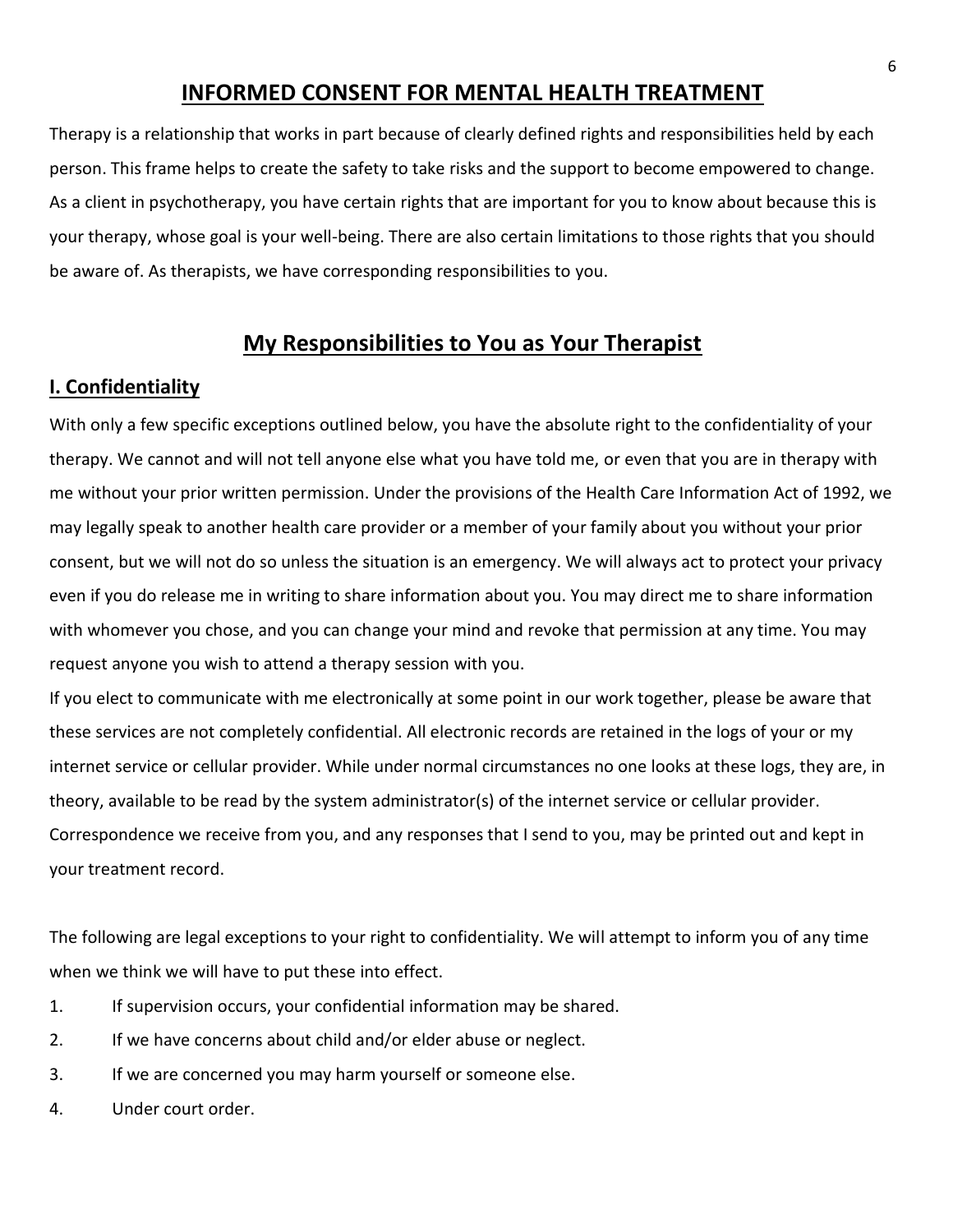#### **II. Other Rights**

We are always willing to discuss how and why we've decided to do what we do, and to look at alternatives that might work better. You can feel free to ask me to try something that you think will be helpful. You can ask me about my training for working with your concerns and can request that I refer you to someone else if you decide I'm not the right therapist for you. You are free to leave therapy at any time.

#### **III. Your Responsibilities as a Therapy Client**

You are responsible for coming to your session on time and at the time we have scheduled. If you are late, we will end on time and not run over into the next person's session. If you miss a session without canceling, or cancel with less than twenty-four hours' notice, you must pay for that session at our next regularly scheduled meeting. The answering machine has a time and date stamp which will keep track of the time that you called me to cancel. We cannot bill these sessions to your insurance. The only exception to this rule about cancellation is if you would endanger yourself by attempting to come (for instance, driving on icy roads), or if you or someone whose caregiver you are has fallen ill suddenly. If you no-show for two sessions in a row and do not respond to my attempts to reschedule, I will assume that you have dropped out of therapy and will make the space available to another individual.

| Psychiatric Diagnostic Evaluation \$200            | Individual Psychotherapy 45 min \$150 |  |
|----------------------------------------------------|---------------------------------------|--|
| Individual Psychotherapy 60 min \$200              | • Family Psychotherapy \$200          |  |
| • No Call/ No Show \$50 (not covered by insurance) |                                       |  |

You are responsible for paying for your session weekly unless we have made other firm arrangements in advance. Co-pays are due at the time of the appointment.

## **Acknowledgement of Insurance Processing**

In order to process claims and receive payment from insurance carriers, it is helpful for each client to be aware of the certain processes mental health services require. Most insurance plans require prior authorization for a service such as therapy. Please contact your carrier by calling the customer help line located on the back of your card to ensure that your plan does not require prior authorization or a referral from your primary care physician. If you have any questions, please feel free to contact our billing department.

Life Resources, LLC and The Insight Program, PC will complete and mail an insurance claim of your behalf. However, you are responsible for all pre-authorization requirements, insurance claim follow up, and all charges not covered by your insurance. Life Resources, LLC and The Insight Program, PC reserves the right to charge the patient the full amount of the visit if there is no response from the insurance company within 45 days.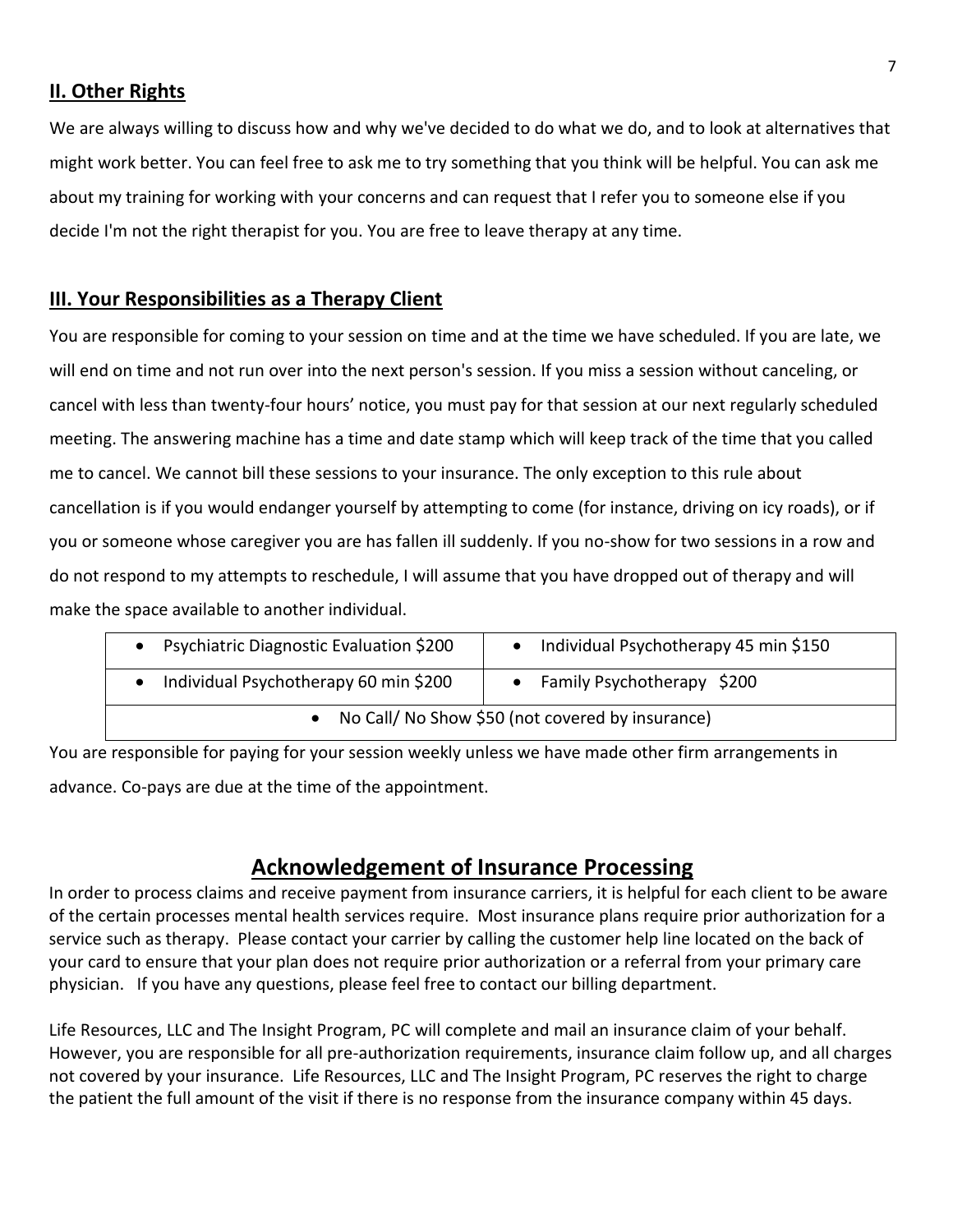Please be aware that all clients that have co-pays or co-insurances must pay them at the time of service. If you are unable to make the payment at that time, a statement will be mailed to you and payable within 10 days of receipt. If necessary, a payment plan can be made with our billing department. In the event that we have not received payment within 90 days of service, a collection process will commence. Please keep our office up-todate with any change of address to avoid any complications with statements.

## **Notice of Privacy Practices**

# This notice describes how medical information may be used and disclosed and how you may access this information. Please review it carefully.

This notice is provided to you pursuant to the Health Insurance Portability and Accessibility Act of 1996 and it's implementing regulations (HIPAA). It is designed to tell you how we may, under federal law, use or disclose your Health Information.

- 1. We may use or disclose your health information for purposes of treatment, payment or healthcare operations without obtaining your prior authorization. Here is an example: Our billing department may access your information and send relevant parts to other insurance companies to allow us to be paid for the services we render to you.
- 2. We may also use or disclose your Health Information under the following circumstances without obtaining your prior authorization:
	- a. To notify and/or communicate with your family. Unless you tell us you object, we may use or disclose your Health Information in order to notify your family or assist in notifying your family, your personal representative or another person responsible for your care about your location, your general condition or in the event of your death. If you are unable or unavailable to agree or object, our health professionals will use their best judgment in any communications with your family and others.
	- b. To coordinate or manage services with other health care providers, including third parties. (attending physician, consulting physician, nurses, technicians, health profession students, or other facility or health care personnel who have a legitimate need for such information in order to take care of you.
	- c. For Health Oversight Activities. We may use or disclose your Health Information to health agencies during audits, investigations, certification and other proceedings.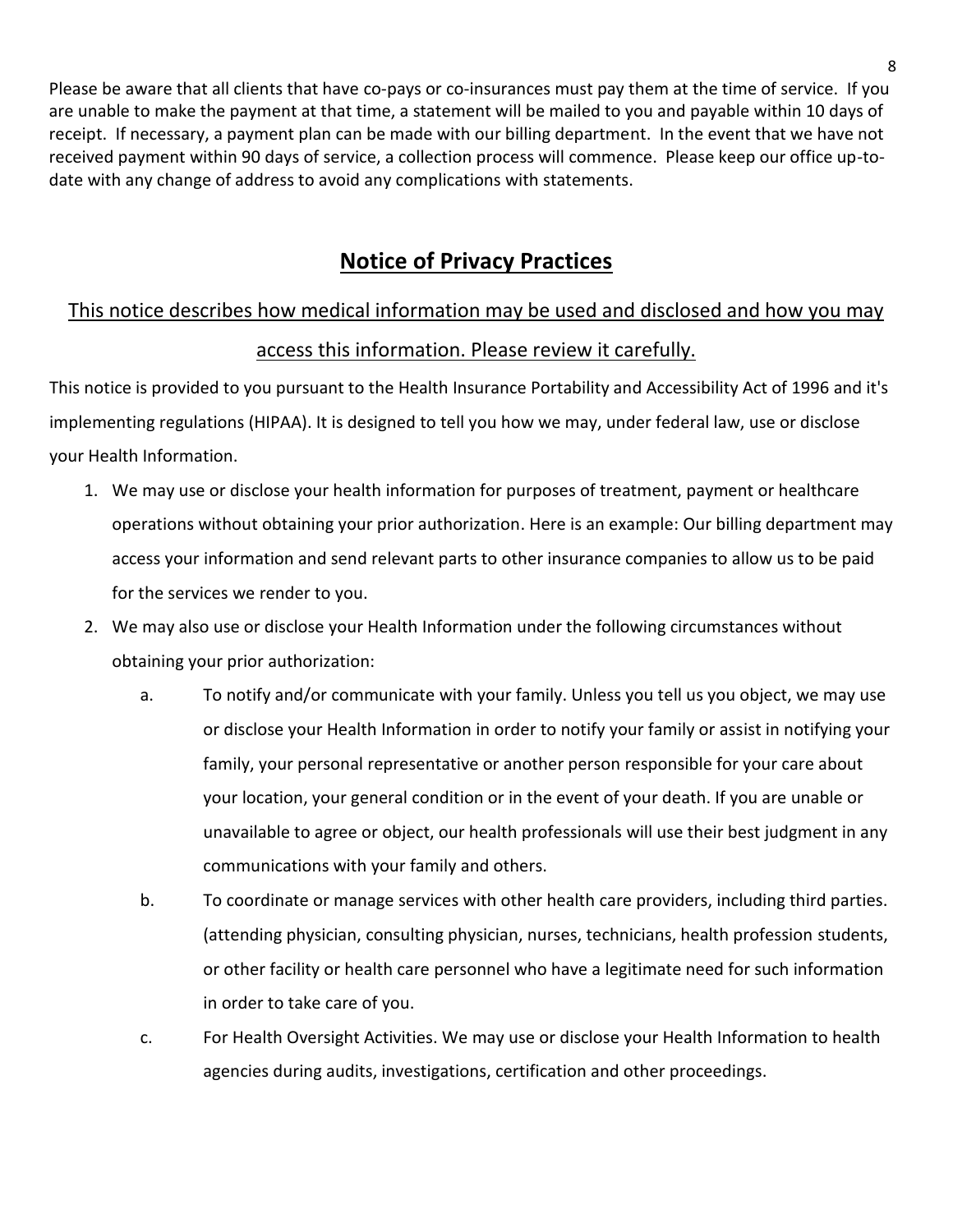- d. In response to Subpoenas or for Judicial and Administrative Proceedings. We may use or disclose your Health Information in the course of any administrative or judicial proceeding. However, in general, we will attempt to ensure that you have been made aware of the use or disclosure of your Health Information prior to providing it to another person.
- e. For Concerns of Abuse or Neglect. We may disclose your Health Information to a public health authority that is authorized by law to receive reports of abuse or neglect. In addition, we may disclose your Health Information if we believe that you have been a victim of abuse, neglect, or domestic violence to the governmental entity or agency authorized to receive such information. In this case, the disclosure will be made consistent with the requirements of applicable federal and state laws.
- f. To Law Enforcement Personnel. We may use or disclose your Health Information to a law enforcement official to identify or locate a suspect, fugitive, material witness or missing person, comply with a court order or subpoena and other law enforcement purposes.
- g. To Coroners and Funeral Directors. We may use or disclose your Health Information for purposes of communicating with coroners, medical examiners and funeral directors.
- h. To Aid Specialized Government Functions. If necessary, we may use or disclose your Health Information for military or national security purposes.
- i. For Worker's Compensation. We may use or disclose your Health Information to company with worker's compensation laws.
- j. To Correctional Institutions or Law Enforcement Officials, if you are an inmate.
- 3. For all other circumstances, we may only use or disclose your Health Information after you have signed an authorization.
	- a. If you authorize us to use or disclose your Health Information for another purpose, you may revoke your authorization in writing at any time.
- 4. You should be advised that we may also use or disclose your Health Information for the following purposes:
	- a. Appointment Reminders. We may use your Health Information in order to contact you to provide appointment reminders or to give information about treatments or health-related benefits and services that may be of interest to you.
	- b. Change of Ownership. In the event that our entity is sold or merged with another organization, your Health Information/record will become the property of the new owner.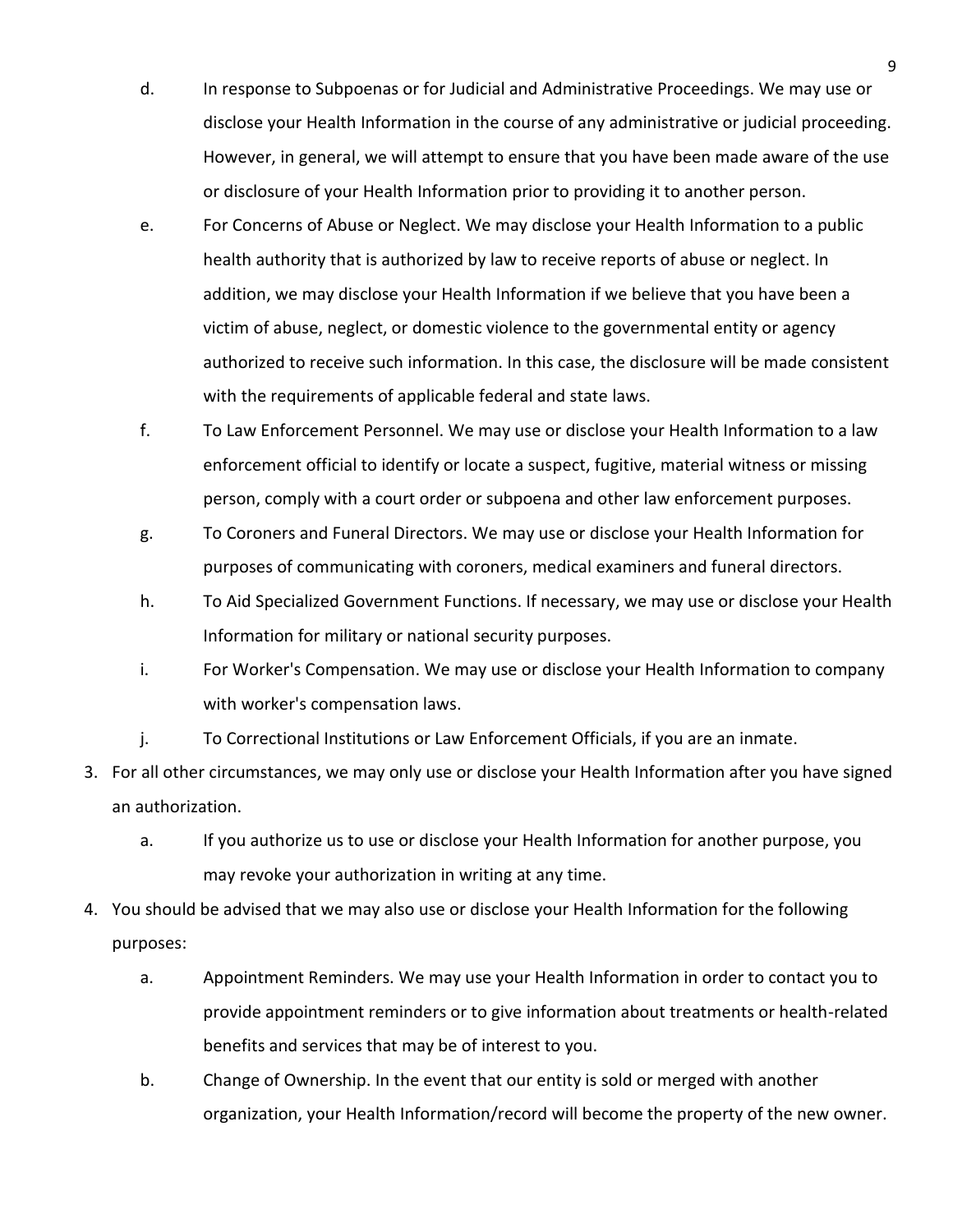- c. Providing Information to our plan sponsor (if a health plan). We may disclose your Health Information to our plan sponsor.
- 5. Your Rights
	- a. You have the right to request restrictions on the uses and disclosures of your Health Information. However, we are not required to comply with your request.
	- b. You have the right to receive your Health Information through confidential means through a reasonable alternative means or at an alternative location.
	- c. You have the right to inspect and copy your Health Information made by use, except that we do not have to account for disclosures: authorized by you; made for treatment, payment, healthcare operations; provided to you; provided in response to an Authorization; made in order to notify and communicate with family; and/or for certain government functions, to name a few.
	- d. You have a right to a paper copy of this Notice of Privacy Practices. If you would like to have a more detailed explanation of these rights or if you would like to exercise one of more of these rights, contact Susan Meyerle, 402-477-0651.
- 6. Our Duties
	- a. We are required by law to maintain the privacy of your Health Information (and to provide you with a copy of this Notice).
	- b. We are also required to abide by the terms of this Notice.
	- c. We reserve the right to amend this Notice at any time in the future and to make the new Notice provisions applicable to all your Health Information even if it was created prior to the change in the Notice. If such amendment is made, we will immediately display the revised Notice at our office and provide you with a copy of the amended Notice. We will also provide you with a copy, at any time, upon request.
- 7. Complaints to the Government

You may make complaints to the Secretary of the Department of Health and Human Services if you believe your rights have been violated. We promise not to retaliate against you for any complaint you make to the government about our privacy practices.